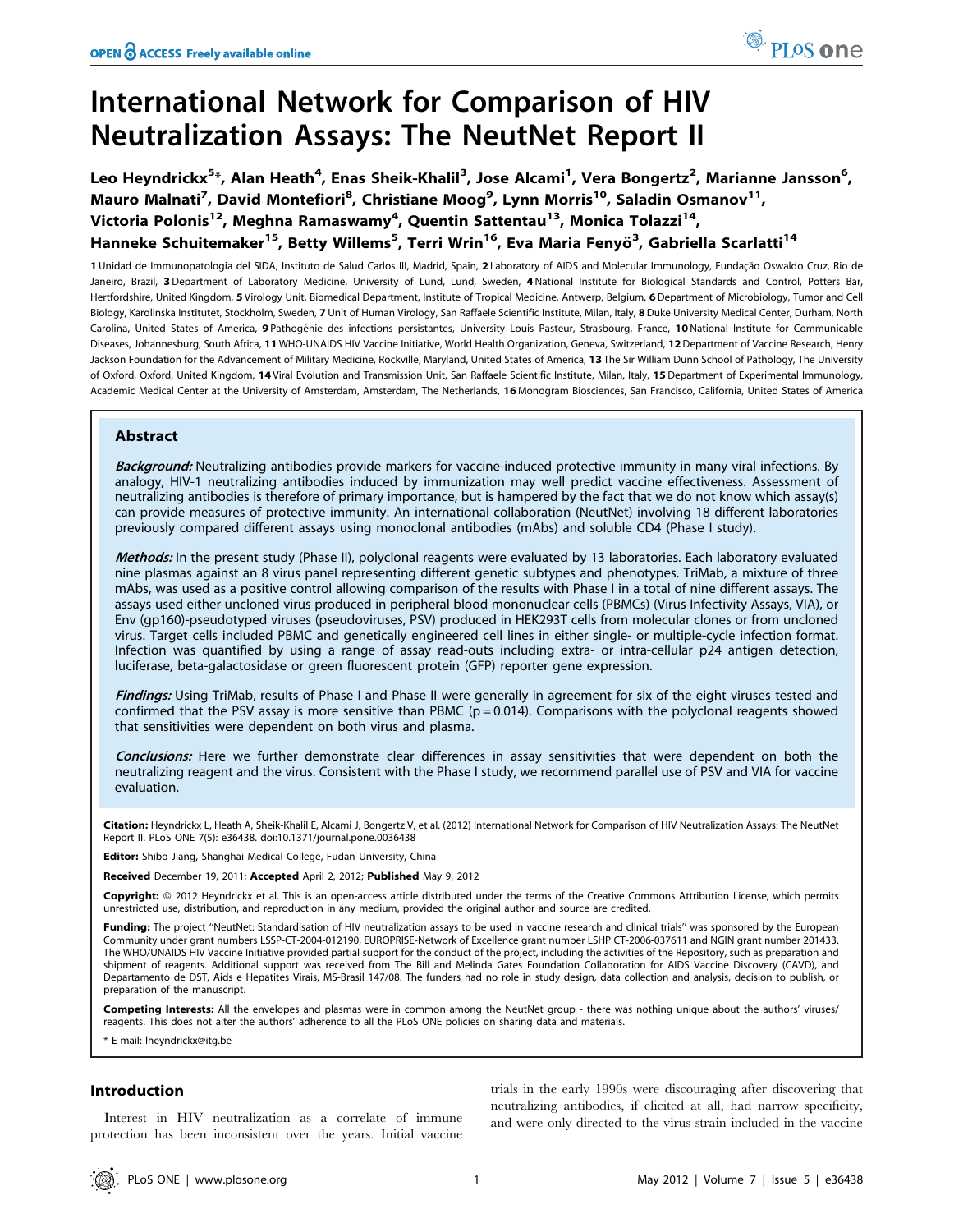| Assay                                                 | Type                     |                      | Ab<br>Infection<br>persistence |          | Read-out assay                                         | Day             | Virus type                | Lab code       |
|-------------------------------------------------------|--------------------------|----------------------|--------------------------------|----------|--------------------------------------------------------|-----------------|---------------------------|----------------|
|                                                       |                          |                      |                                |          |                                                        |                 |                           |                |
|                                                       |                          |                      |                                | 24 hr    |                                                        |                 |                           | 3B, 5A, 14, 15 |
|                                                       | Extra-cellular p24       | <b>PBMC</b>          | <b>MR</b>                      | constant | <b>ELISA</b>                                           | 7, 10           | <b>Isolate</b>            |                |
|                                                       |                          |                      | -----------------              | 24 hr    |                                                        | 14              |                           | 6B             |
| <b>Virus Infectivity</b><br>Assay (VIA)               | Intra-cellular p24       |                      |                                | constant | <b>Flow Cytometry</b>                                  | $\overline{2}$  | <b>High Titer Isolate</b> | 8              |
|                                                       | <b>Plaque Formation</b>  | GHOST <sub>(3)</sub> |                                | 24hr     | Microscopy: GFP activation<br>manual/automated reading | 3               | <b>Isolate</b>            | 9              |
|                                                       | <b>Fusion</b>            | HeLa                 |                                | constant | <b>B-Galactosidase</b>                                 | 2 <sub>hr</sub> |                           | 3A             |
|                                                       |                          |                      |                                |          |                                                        |                 |                           |                |
|                                                       |                          | <b>U87</b>           |                                |          |                                                        | 3               |                           | 13, 4B         |
|                                                       | <b>Pseudotyped Virus</b> | <b>TZMbl</b>         | <b>SR</b>                      | constant | Luciferase                                             | $\overline{2}$  | Env plasmid               | 2, 10          |
| <b>Pseudotyped Virus</b><br><b>Based Assay (PSV).</b> |                          | <b>GHOST</b>         |                                |          |                                                        | 3               |                           | 6A             |
|                                                       | <b>Recombinant Virus</b> | <b>U87</b>           | <b>SR</b>                      | constant | Luciferase                                             | 3               | <b>Isolate</b>            | 4A             |
|                                                       |                          |                      | <b>MR</b>                      |          |                                                        | 5               |                           | 12             |

Figure 1. Neutralization assays and their characteristics. Cell target: PBMC, peripheral blood mononuclear cells; the cell lines GHOST, U87 and HeLa are stably transfected with CD4 and CCR5 or CXCR4. MR, multiple round infection; SR, single round infection. The fusion assay is limited to cell surface-viral envelope interaction. Ab persistence: time of incubation of the inhibitory reagent with virus and cells before washout. Day: time of readout, numbers indicate days; hr, hours. Env plasmid, Env expression plasmids obtained through NIBSC. doi:10.1371/journal.pone.0036438.g001

[1,2,3,4,5,6]. Cell-mediated immunity (CMI) came into focus, but subsequent vaccine trials eliciting CMI showed no greater success in protection from HIV infection [7,8]. Early in the 2000s interest turned back to neutralization, and the idea that a vaccine should aim to elicit both humoral and cellular immune responses was put forward [9]. It was felt that by mounting a broad neutralizing antibody response the immune response might overcome virus variation [10,11,12]. In view of this development, standardization of evaluation of neutralizing activity became an important issue [13,14,15,16].

In 2004, a group of 18 laboratories, performing a range of different techniques to measure neutralizing antibodies, was assembled within the framework of an EC-sponsored international collaborative study, called NeutNet. The group aimed at the standardization of HIV-1 neutralization assays to be used in vaccine research and clinical vaccine trials, by testing different monoclonal antibodies (mAbs) and soluble (s)CD4 against 11 HIV-1 isolates and their clonal derivatives in 10 different neutralization assays. The NeutNet Phase I study showed that: 1) in general, PSV assays were more sensitive than VIA; 2) variation was dependent on both the reagent (in this case mAbs and sCD4) and the virus used; 3) the apparent larger variation in the PBMC assays was probably due to different operating procedures in the participating laboratories. It was concluded that no single assay was capable of detecting the entire spectrum of antibody neutralizing activities. Since it is not known which in vitro assay correlates with in vivo protection, the use of a range of assays was recommended [17].

In 2008, NeutNet continued its activity within the EURO-PRISE network of Excellence by comparing neutralization assays with polyclonal reagents, carefully selected for the purpose and centrally distributed to all partners. The polyclonal reagents were tested against eight viruses, selected from the previous Phase I virus panel, in the different neutralization assays. The results of the network study, now comprised of nine different assays are presented herein.

# Methods

### Neutralization Assays

The methodologies used in this study were previously published [17] and are available on the EUROPRISE website (www. europrise.org). Briefly, two kinds of assays were performed: (1) Virus Infectivity Assays (VIA) using replicating viruses and Env  $(gp160)$ -pseudotyped virus (PSV) assays (Figure 1). In the first type of assay, partners 3B, 5A, 6B, 7, 8, 14 and 15 used peripheral blood mononuclear cells (PBMC) as target cells, while lab 9 and 3A used established cell lines [18,19,20,21,22]. PBMCs were isolated from buffy coats from HIV-negative blood donors as previously described, detailed protocols are available on the EUROPRISE website (www.europrise.org). Partner 9 performed a plaque reduction assay using GHOST(3) cells and partner 3A used a fusion assay with HeLa cells [17,23,24,25,26]. Both cell lines were engineered to express CD4 and coreceptors for HIV. In all labs using VIA, except lab 3A, 8 and 9, assays were characterized by multiple rounds of infection. The PSV assays performed by partners 2, 4A, 4B, 6A, 10 and 13 were single cycle assays [27,28,29]. The PSV assay performed by partner 12, was a multiple cycle infection assay [30,31]. Two readouts were used for the plaque reduction assay on GHOST(3) cells, both exploiting activation of the gene encoding the green fluorescence protein (GFP) upon HIV infection. Plaques were either manually counted by microscopic reading, as previously described, or by a newly developed automated microscopy reading platform followed by image analysis using the CellProfiler software version r10997 [32] (www.cellprofiler.org). The pipeline used will be described in detail separately (Sheik-Khalil, manuscript in preparation).

## Inhibitory Reagents

All reagents were distributed by the Centre for AIDS Reagents (CFAR) NIBSC, UK. TriMab, an equal mixture of three mAbs IgG1b12, 2G12 and 2F5 was prepared by CFAR and was used as positive control in each experiment and for comparison with Phase I results. In order to have reagents with both high and low neutralizing titres in both types of assays, 19 HIV-1-positive plasma obtained from Zeptometrix Corporation (USA) were prescreened in the recombinant virus assay against a total of 14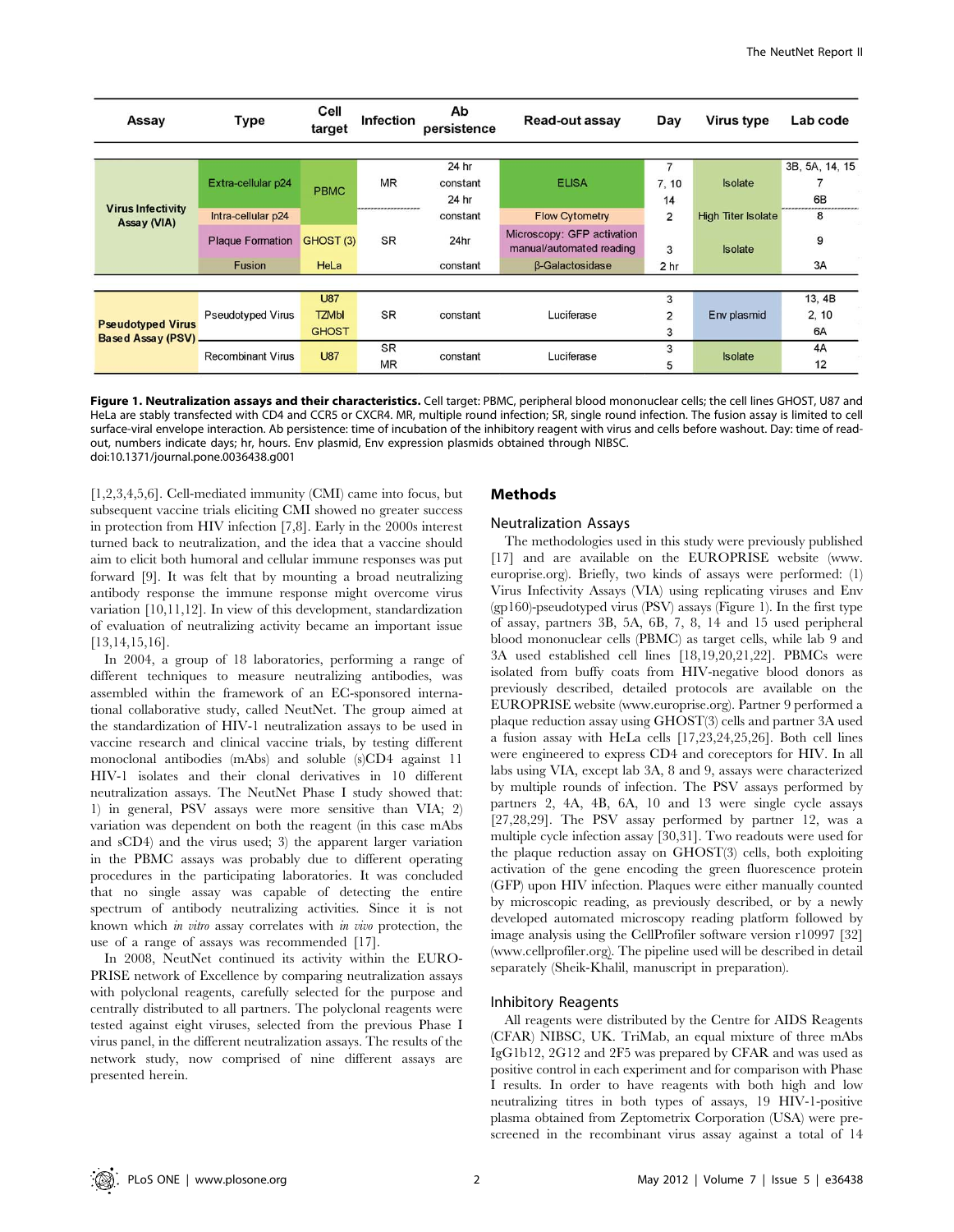viruses, of which 9 were available both as culture supernatants (CC) as well as DNA. Three of the plasma with the highest neutralization scores, defined as the proportion of tested viruses neutralized, were selected for inclusion in the final Phase II panel. Similarly, an additional five plasma samples were selected out of 57 HIV-1-positive samples of which 40 samples were previously collected in Uganda and 17 were provided by the Blood Transfusion Service (BTS), UK. The selected five samples neutralized the highest number of viruses (23, 23, 20, 19 and 27 of the possible 27 positive reactions). Full details of this selection are available as supplemental information (Table S1). An HIV negative plasma (source: BTS, UK) was also included in the final panel as negative control. The final selection of reagents is shown in Table 1. All reagents were deposited with CFAR at NIBSC for central storage and further use.

Two series of neutralization assays were run. In the first assay series TriMab was used at an initial concentration of  $25 \mu g/ml$ followed by five 4-fold dilutions. For all plasma, including the HIV-negative plasma, a starting dilution of 1/20 followed by four 4-fold dilutions was used. In the second series of assays, the highest starting concentration/dilution of the inhibitor used was around the end-point obtained in the first series followed by four 2-fold dilutions, allowing a more precise calculation of inhibitory concentrations.

The 50% inhibitory concentrations (IC50) were expressed in  $\mu$ g/ml for TriMab or as the reciprocal serum dilution resulting in 50% reduction of virus growth. Final concentrations of the inhibitor were calculated from virus-inhibitory reagent mixtures, before addition of cells.

## Viruses

Eight HIV-1 isolates (Figure 2) selected from the panel of 12 used in the NeutNet phase I study [17] and/or their clonal derivatives were used. The viruses chosen represented different HIV-1 subtypes, varying neutralization sensitivity and coreceptor usage. All viruses were prepared and supplied to each participant by CFAR at NIBSC thereby ensuring that all the laboratories had a common starting material. Each participating laboratory subsequently expanded virus stocks and plasmids needed and performed titrations before use. In contrast to the NeutNet phase I study, all laboratories using a PSV assay received HEK293T cells provided by Lynn Morris through CFAR (originating from David Montefiori's lab) to prepare the pseudovirus stocks, thereby

excluding potential differences due to the source of cells used for production.

## Statistical Analysis

Analysis was based on the raw assay data returned by participating laboratories. Each laboratory was requested to perform the assays twice according to their standard protocol, with all dilutions tested at least in duplicates. The 50%, 75% and 90% inhibitory concentrations (IC50, IC75 and IC90) were calculated with a linear interpolation method, using the mean of duplicate responses, as previously published [17]. Briefly, the assay readout equivalent to the IC50 was calculated as half the assay readout with no antibody present (similarly for IC75 and IC90). The dilution interval containing the IC50 was identified, with assay readout for adjacent dilutions being above and below the 50% readout. The assay readouts for the dilutions above and below the IC50 were joined with a straight line, and plotted against the log concentration of antibody. Where the IC value was outside the range of concentrations tested, it was recorded as either greater than the highest concentration used, or less than the lowest concentration, as appropriate. Where the assay data were variable, and the observed dose-response crossed the relevant percentage inhibition level (e.g. 50% inhibition for IC50) more than once, no IC value was calculated. Absence of a calculated IC value may therefore be due to a laboratory not testing a particular combination of virus and antibody, or to the resulting assay data being too variable to allow a calculation. The variable data quality precluded the use of more sophisticated curve-fitting models for calculation of IC values.

The geometric mean IC50s of laboratories performing PSV or PBMC assays were calculated for each virus. Differences in sensitivity between the PSV or PBMC assay were assessed by calculating the fold-difference in geometric mean IC50 for each virus, and performing a Wilcoxon 1-sample test, comparing the median fold-difference to 1.0 (representing equivalent sensitivity). This was done for TriMab, and for the IC50s averaged across the positive plasmas ARP515– ARP522.

#### Results

## Comparison of NeutNet Phase I and II TriMab Neutralization

Since the aim of this study was to compare the performance of a wide variety of HIV-1 neutralization assays as performed in

|  |  |  |  | Table 1. List of inhibitory reagents selected. |  |  |
|--|--|--|--|------------------------------------------------|--|--|
|--|--|--|--|------------------------------------------------|--|--|

| <b>ARP</b> number | <b>Anti-HIV status</b> | <b>Characteristics</b> | Lot $n^{\circ}$ | <b>Donor Origin</b>                           |
|-------------------|------------------------|------------------------|-----------------|-----------------------------------------------|
| 515               | Positive               | <b>US Blood Donor</b>  | 01654           | Zeptometrix Inc, USA                          |
| 516               | Positive               | US Blood Donor         | 01661           | Zeptometrix Inc, USA                          |
| 517               | Positive               | <b>US Blood Donor</b>  | 01684           | Zeptometrix Inc, USA                          |
| 518               | Positive               | African Donor          | G0724067163956  | Dr. D Howell, BTS, UK (NIBSC)                 |
| 519               | Positive               | African Donor          | G0746057158836  | Dr. D Howell, BTS, UK (NIBSC)                 |
| 520               | Positive               | African Donor          | G0746067341811  | Dr. D Howell, BTS, UK (NIBSC)                 |
| 521               | Positive               | African Donor          | 543801.2        | BTS, UK (NIBSC)                               |
| 522               | Positive               | Subtype F; Brazil      | 100791915       | Dr. E Sabino, Sao Paulo, Brazil (NIBSC)       |
| 523               | <b>Negative</b>        | HIV negative sample    | G151703582418C  | BTS, UK (NIBSC)                               |
| 513               | Positive               | <b>HIVIG 1031</b>      | HIV-IgG 990909  | Dr. B Warren, Sweden                          |
| 3240.1            | Positive               | TriMab (1 mg/ml)       | 20.11.06        | Dr. Katinger, Austria Dr. Burton, USA (NIBSC) |

doi:10.1371/journal.pone.0036438.t001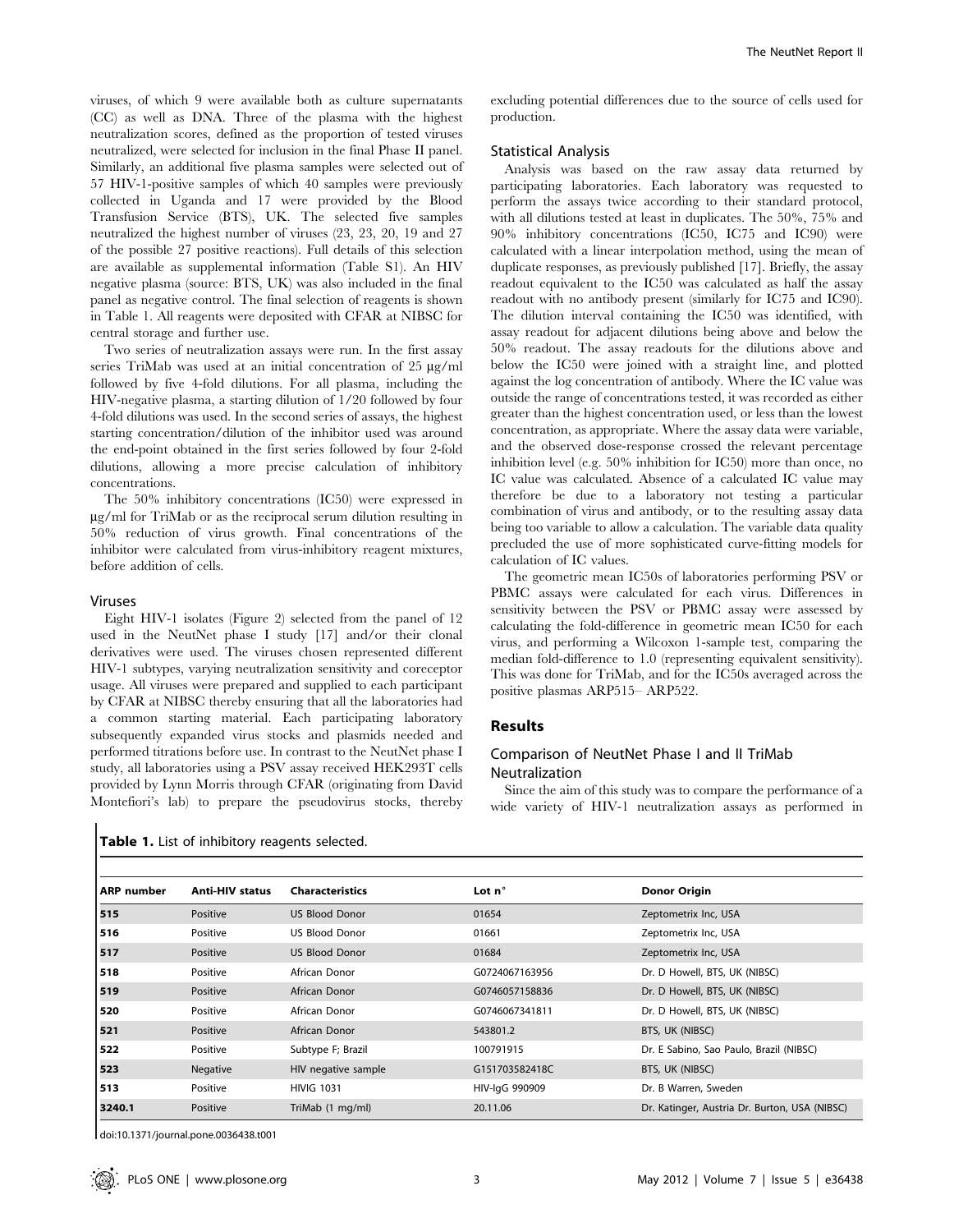|                          | <b>Plasmid</b>    |                                 |                              |          |          |                                       |                                     |  |                                             | <b>Culture Supernatant</b>      |                          |                               |                                                                                      |      |      |          |      |       |                                   |          |
|--------------------------|-------------------|---------------------------------|------------------------------|----------|----------|---------------------------------------|-------------------------------------|--|---------------------------------------------|---------------------------------|--------------------------|-------------------------------|--------------------------------------------------------------------------------------|------|------|----------|------|-------|-----------------------------------|----------|
|                          |                   | <b>Pseudovirus based assays</b> |                              |          |          |                                       |                                     |  |                                             | <b>Virus infectivity assays</b> |                          |                               |                                                                                      |      |      |          |      |       |                                   |          |
|                          | <b>Cell lines</b> |                                 |                              |          |          |                                       |                                     |  | <b>PBMC based assays</b>                    |                                 |                          |                               |                                                                                      |      |      |          |      |       |                                   |          |
| <b>Virus</b>             |                   |                                 |                              |          |          |                                       |                                     |  |                                             |                                 | $9 - P1$                 | $9 - P2$                      |                                                                                      |      |      |          |      |       | $8 - P1$                          | $8 - P2$ |
|                          |                   |                                 |                              |          |          |                                       |                                     |  |                                             |                                 |                          |                               |                                                                                      |      |      |          |      |       |                                   |          |
| 92RW009                  | 2.5               | <1                              | 4.4                          | 17.7     | >25      | 5.3                                   |                                     |  | $>25$                                       |                                 | 5.7                      | 15.4                          | 13.3                                                                                 | >25  | > 25 | 1.8      | > 25 | 21.5  | 7.1                               | 14.6     |
| <b>SF 162</b>            | $\leq 1$          | < 1                             | <1                           | < 1      | $\leq 1$ | $\leq 1$                              |                                     |  | <1                                          |                                 | 1.3                      | 1.4                           | 2.2                                                                                  | 1.1  | <1   | $\leq$   | <1   | < 1   | <1                                | < 1      |
| MN(P)                    | <1                | <1                              |                              | <1       | $\leq 1$ | $\leq 1$                              |                                     |  | $\leq 1$                                    |                                 | 2.9                      | 3.1                           |                                                                                      | 14.5 | 1.2  | 3.8      | <1   |       |                                   |          |
| QH0692                   | 1.1               | $\leq 1$                        |                              | 2.7      | 1.7      | <1                                    |                                     |  | 51                                          |                                 | 3.2                      | 1.9                           | 8.9                                                                                  | 7.6  | <1   | <1       | 10.9 | 2.1   | 6.7                               | 5.0      |
| <b>DU174</b>             | 2.4               | 4.8                             | 1.6                          | 1.3      | 1.1      | 4.7                                   |                                     |  | 11.4                                        |                                 | >25                      | 17.7                          | 23.1                                                                                 | >25  | 3.9  | 1.4      | >25  | $>25$ | 4.8                               | 8.5      |
| 92BR025                  | < 1               | $\leq$ 1                        | <1                           | 3.0      | 5.3      | $\leq 1$                              |                                     |  | 5.5                                         |                                 | >25                      | $>25$                         |                                                                                      | 2.2  | 2.0  | 1.3      |      | >25   | 21.0                              | 8.0      |
| 92UG024                  | < 1               | $\leq$ 1                        |                              | $\leq 1$ | $\leq 1$ | $\leq 1$                              |                                     |  | $1$                                         |                                 | $\leq 1$                 | 1.4                           | 12.1                                                                                 | 1.4  |      | $\leq 1$ | <1   | 2.8   | 1.1                               | 1.0      |
| <b>CM244</b><br>CRF01 AE |                   |                                 | 11.1                         | $>25$    | 1.9      | 10.7                                  |                                     |  | 5.2                                         |                                 | 13.2                     | 14.9                          | > 25                                                                                 | >25  | > 25 | 1.6      | 14.8 | $>25$ | 20.1                              | $>25$    |
|                          |                   |                                 |                              |          |          |                                       |                                     |  |                                             |                                 |                          |                               |                                                                                      |      |      |          |      |       |                                   |          |
| X4 Viruses               |                   |                                 |                              |          |          |                                       |                                     |  |                                             |                                 |                          |                               |                                                                                      |      |      |          |      |       |                                   |          |
|                          |                   |                                 |                              |          |          |                                       |                                     |  |                                             |                                 |                          |                               |                                                                                      |      |      |          |      |       |                                   |          |
|                          |                   |                                 |                              |          |          |                                       |                                     |  |                                             |                                 |                          |                               |                                                                                      |      |      |          |      |       |                                   |          |
|                          |                   |                                 |                              |          |          |                                       |                                     |  |                                             |                                 |                          |                               |                                                                                      |      |      |          |      |       |                                   |          |
|                          |                   |                                 |                              |          |          |                                       |                                     |  |                                             |                                 |                          |                               |                                                                                      |      |      |          |      |       |                                   |          |
|                          |                   |                                 |                              |          |          |                                       |                                     |  |                                             |                                 |                          |                               |                                                                                      |      |      |          |      |       |                                   |          |
|                          |                   |                                 |                              |          |          |                                       |                                     |  |                                             |                                 |                          |                               |                                                                                      |      |      |          |      |       |                                   |          |
|                          |                   |                                 |                              |          |          |                                       |                                     |  |                                             |                                 |                          |                               |                                                                                      |      |      |          |      |       |                                   |          |
|                          |                   | < 1.0<br>$1.0 - 5.0$<br>> 25    | IC50 (µg/ml)<br>$5.0 - 25.0$ |          |          | Not done or not possible to calculate | 10-P1 10-P2 13-P1 13-P2 6A-P1 6A-P2 |  | > 25<br>$\leq$ 1<br><1<br>1.8<br>2.9<br>1.3 | $12 - P1$ 12 - P2               | <b>TZMbI based Assay</b> | <b>Plaque reduction Assay</b> | <b>Extracellular p24 Reduction Assay</b><br><b>Intracellular p24 Reduction Assay</b> |      |      |          |      |       | 3B-P1 3B-P2 6B-P1 6B-P2 7-P1 7-P2 |          |

Figure 2. Mean inhibitory concentration (IC) 50 values for duplicate assays performed with TriMab and virus as indicated in the NeutNet Phase I (P1) and Phase II (P2) study. The cells are colour coded: green, poor or no neutralization, IC50>25 µg/ml; yellow, IC50 5-25 µg/ ml; orange, IC50 1–5 µg/ml; red, IC50<1 µg/ml; white, no results available. Assays are grouped on the basis of several criteria: (1) the use of plasmids or culture supernatants as a source of HIV-1; (2) fusion based assays or infection based assays, either with pseudotyped virus or replication competent virus; and (3) the use of cell lines or PBMC. Laboratories performing the assays are numbered (see Figure 1 for reference) and colour coded: blue, TZMbl assay or PSV/plasmid assays; green, PBMC assays using extracellular p24 as readout; pink, plaque reduction assay. In the listing of viruses, to the left, the cells of X4 viruses are labelled grey, the cells of R5 viruses are white. doi:10.1371/journal.pone.0036438.g002

different laboratories and since TriMab was included in both Phase I and II, it allowed comparison of IC50s both within the same laboratory and between laboratories. Results from nine laboratories, participating in both Phase I and Phase II studies showed that results were generally in agreement with six of the eight viruses tested (Figure 2). In phase II, two viruses (92RW009 and  $CM244$ ) showed a mean variation  $>3$ -fold, for all other viruses this was less than 3-fold. In addition, the mean IC50s obtained in the PSV assays were lower, meaning more sensitive, than in PBMC  $(p = 0.014)$  (Table 2, Figure 3b).

#### Neutralization with Polyclonal Reagents

Plasma from an individual who tested negative for HIV (ARP523) was included in all experiments. Results from six laboratories showed occasional low-level neutralization (detected at IC50 but not at IC75) with the HIV-negative plasma, while five laboratories tested negative with all viruses. The rare positive reactions were randomly distributed among viruses and included both types of assays (Figure S1).

The intra-laboratory consistency for repeat tests was assessed by comparing the calculated IC values (expressed as a fold-difference (maximum/minimum)) for the HIV-1 positive samples. Analysis was restricted to tests where it had been possible to calculate an IC value from the data for both tests, and the calculated IC values were within the dilution range used. There was reasonable intralaboratory consistency with a mean difference between tests of less than 2-fold (Table S2a) for each IC value, and no significant differences between IC50, IC75 or IC90. The IC50 was selected for all subsequent analysis.

The calculations were repeated for laboratories using PSV and VIA (using PBMC) separately (Table S2b). The fold-differences between repeat tests for the PSV assays were lower than for the PBMC assays (around 1.7-fold and 2.0-fold respectively), indicating modestly better intra-laboratory consistency for the PSV assays.

# Comparison of Plasma Neutralizing Activities in PSV and PBMC Assays

The relative neutralization performance of the different assays across viruses at the IC50 levels, are shown in Table 2. For completeness the information at the IC75 and IC90 levels is shown in Table S3. Comparison of PSV (blue line) and PBMC (red line) is highlighted in circular ''radar'' plots (Figure 3A). The scale is set such that the centre represents no neutralization and the concentric grid-lines are 2-fold dilution steps moving out to highest neutralization at the edge. Equal IC's against each virus would result in a circular pattern. However, the curves assume different shapes and the IC50 concentrations obtained in PBMC do not always show the same pattern as seen with PSV assays (Figure 3A).

Strikingly, the relative pattern of neutralization obtained in PSV and PBMC assays with different viruses varies for different plasmas. For example, 92UG024 and SF162 were more sensitive to neutralization by ARP522 in the PSV than VI assays. Conversely, 92RW009, SF162, MN(P) and QH0692 were better neutralized by ARP520 in the PBMC than the PSV assay. Taken together, there are substantial differences in neutralization of individual viruses by different plasma. Using TriMab higher sensitivity was observed in the PSV assays for all viruses except CM244 and 92RW009 where comparable IC50 were obtained for both PSV and PBMC assays. This allows ranking of viruses for relative sensitivity to neutralization by TriMab (Figure 3B) and plasma (means over ARP515-522) (Figure 3C). While SF162 was the most sensitive virus in both types of assays with both monoclonal and polyclonal reagents, MN(P) is on the top with TriMab in the PSV assay only. The primary virus 92UG024 had a similarly high sensitivity in both assays when neutralized by TriMab, but was sensitive to polyclonal antibodies in the PSV assay only. Comparison of IC50 values with TriMab between the two types of assay showed that the PSV assay was generally more sensitive than PBMC assay (Figure 3B). The differences in sensitivity were calculated (ratio of IC50 values for PSV and PBMC) for each virus, and there was a median 3.4-fold increase in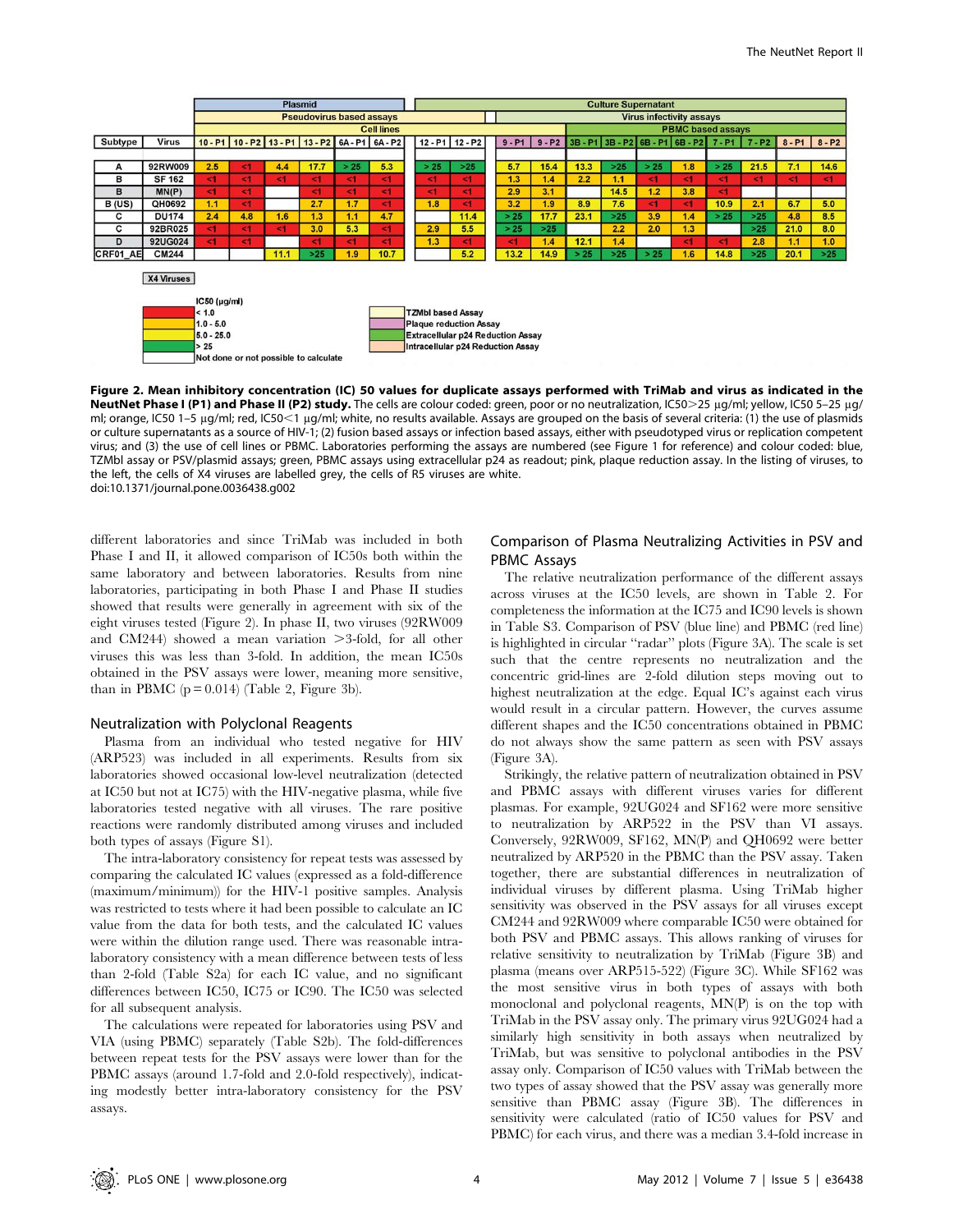Table 2. Inter-Laboratory comparisons IC50 values.

|                |                         | <b>Pseudovirus Based Assays</b> |        |       |                |                | <b>PBMC Assays</b>        |              |           |                | Fusion      | <b>Plaque reduction</b> |                   |  |
|----------------|-------------------------|---------------------------------|--------|-------|----------------|----------------|---------------------------|--------------|-----------|----------------|-------------|-------------------------|-------------------|--|
|                |                         | Labs 6A, 10, 12, 13             |        |       |                |                | Labs 3B, 6B, 7, 8, 14, 15 |              |           |                |             | Lab <sub>9</sub>        |                   |  |
| <b>TRIMAB</b>  |                         |                                 |        |       |                |                |                           |              |           |                |             |                         |                   |  |
| Virus          | N lab                   | Mean                            | Min    | Max   | Fold           | N lab          | Mean                      | Min          | Max       | Fold           | Mean        | Manual reading          | Automated reading |  |
| 92RW009        | 4                       | 5,9                             | 0,3    | 38,8  | 114,5          | 6              | 7,3                       | 0,6          | >50       | 90,7           | 26,1        | 15,4                    | 4,8               |  |
| SF 162         | 4                       | 0,3                             | < 0,2  | 0,5   | 2,5            | 6              | 0,6                       | < 0,2        | 1,8       | 9,2            | 1,5         | 1,4                     | 1,8               |  |
| MN(P)          | 4                       | 0,3                             | < 0,2  | 0,7   | 3,5            | 4              | 4,3                       | 1,1          | 14,5      | 13             | 1,9         | 3,1                     | 5,2               |  |
| QH0692         | 4                       | 0,8                             | 0,4    | 2,7   | 7,5            | 5              | 2,7                       | 0,3          | 7,6       | 27,9           | 10,7        | 1,9                     | 2,8               |  |
| <b>DU174</b>   | 4                       | 4,2                             | 1,3    | 11,4  | 9,1            | 5              | 14,3                      | 1,4          | $>\!\!50$ | 35,2           |             | 17,7                    | 15,4              |  |
| 92BR025        | 4                       | $\mathbf{1}$                    | < 0,2  | 5,5   | 27,4           | 5              | 11,2                      | 1,3          | $>50$     | 37,5           | 32,7        | 28,1                    | 14,8              |  |
| 92UG024        | 4                       | 0,4                             | < 0,2  | 0,8   | 4              | 6              | 1,8                       | 0,6          | 8,2       | 14,5           | 3,6         | 1,4                     | 1,5               |  |
| CM244          | 3                       | 13,7                            | 5,2    | 45,9  | 8,8            | 6              | 13,7                      | $\mathbf{1}$ | $>50$     | 50,5           | 11,9        | 14,9                    | 8,8               |  |
| <b>ARP 515</b> |                         |                                 |        |       |                |                |                           |              |           |                |             |                         |                   |  |
| Virus          | N lab                   | Mean                            | Min    | Max   | Fold           | N lab          | Mean                      | Min          | Max       | Fold           | Mean        | Manual reading          | Automated reading |  |
| 92RW009        | 4                       | 48                              | $20$   | 542   | 27,1           | 6              | 61                        | $20$         | 410       | 20,5           | 47          | 392                     | 1544              |  |
| SF 162         | 4                       | 1070                            | 471    | >1280 | 2,7            | 6              | 386                       | 197          | 718       | 3,6            | 54          | 130                     | 91                |  |
| MN(P)          | 4                       | 252                             | 115    | 477   | 4,2            | 3              | 340                       | 90           | 937       | 10,4           | 221         | 497                     | 544               |  |
| QH0692         | 4                       | 52                              | 22     | 92    | 4,1            | 5              | 46                        | $<$ 20       | 320       | 16             | $<$ 20      | 82                      | 62                |  |
| <b>DU174</b>   | 4                       | $20$                            | $<$ 20 | 23    | 1,2            | 5              | 33                        | $<$ 20       | 179       | 8,9            |             | 22                      | $20$              |  |
| 92BR025        | $\overline{\mathbf{4}}$ | 28                              | $<$ 20 | 54    | 2,7            | 5              | 58                        | 40           | 79        | $\overline{2}$ | 53          | 31                      | $<$ 20            |  |
| 92UG024        | 4                       | 478                             | $<$ 20 | >1280 | 64             | 6              | 43                        | $20$         | 121       | 6,1            | 36          | 40                      | 58                |  |
| CM244          | 3                       | 69                              | 47     | 129   | 2,7            | 6              | 58                        | $<$ 20       | 512       | 25,6           | 63          | 31                      | 61                |  |
| <b>ARP 516</b> |                         |                                 |        |       |                |                |                           |              |           |                |             |                         |                   |  |
| Virus          | N lab                   | Mean                            | Min    | Max   | Fold           | N lab          | Mean                      | Min          | Max       | Fold           | Mean        | Manual reading          | Automated reading |  |
| 92RW009        |                         | 52                              |        | 1054  |                | 6              | 70                        |              |           |                | 55          |                         | 461               |  |
|                | 4                       |                                 | $<$ 20 |       | 52,7           |                |                           | 34           | 220       | 6,5            |             | 32                      |                   |  |
| SF 162         | $\overline{4}$          | 1209                            | 726    | >1280 | 1,8            | 6              | 281                       | 44           | 962       | 21,8           | 109         | 186                     | 255               |  |
| MN(P)          | 4                       | 81                              | 50     | 281   | 5,7            | 4              | 55                        | $<$ 20       | 130       | 6,5            | 98          | $<$ 20                  | $20$              |  |
| QH0692         | 4                       | 113                             | 53     | 925   | 17,4           | 5              | 35                        | $<$ 20       | 93        | 4,7            | $<$ 20      | $<$ 20                  | $<$ 20            |  |
| <b>DU174</b>   | 4                       | 20                              | $<$ 20 | 29    | 1,5            | 5              | 33                        | $<$ 20       | 262       | 13,1           |             | $<$ 20                  | 23                |  |
| 92BR025        | 4                       | 374                             | 286    | 536   | 1,9            | 5              | 216                       | 45           | 500       | 11,1           | 65          | $<$ 20                  | 96                |  |
| 92UG024        | 4                       | 659                             | 45     | >1280 | 28,3           | 6              | 32                        | $20$         | 130       | 6,5            | 45          | 21                      | 363               |  |
| CM244          | 3                       | 32                              | 28     | 39    | 1,4            | 6              | 44                        | $<$ 20       | 160       | 8              | 114         | 34                      | 23                |  |
| <b>ARP 517</b> |                         |                                 |        |       |                |                |                           |              |           |                |             |                         |                   |  |
| Virus          | N lab                   | Mean                            | Min    | Max   | Fold           | N lab          | Mean                      | Min          | Max       | Fold           | Mean        | Manual reading          | Automated reading |  |
| 92RW009        | 4                       | 74                              | $<$ 20 | 936   | 46,8           | 6              | 81                        | 28           | 350       | 12.3           | $<$ 20      | 47                      | 155               |  |
| SF 162         | $\overline{\mathbf{4}}$ | >1280                           | 475    | >1280 | 2,7            | 6              | 555                       | 263          | 1236      | 4.7            | 27          | 113                     | 625               |  |
| MN(P)          | 4                       | 370                             | 182    | 921   | 5,1            | 4              | 506                       | 215          | 1427      | 6.0            | 140         | 249                     | 421               |  |
| QH0692         | $\overline{4}$          | 58                              | 32     | 137   | 4,3            | 5              | 37                        | $<$ 20       | 62        | 3.1            | $<$ 20      | 31                      | 28                |  |
| <b>DU174</b>   | 4                       | $<$ 20                          | $<$ 20 | 31    | 1,5            | 5              | 44                        | $<$ 20       | 497       | 24.9           |             | $<$ 20                  | 22                |  |
| 92BR025        | $\overline{4}$          | 38                              | 24     | 71    | 2,9            | 5 <sup>5</sup> | 82                        | $<$ 20       | 301       | 15.1           | $<$ 20 $\,$ | 22                      | 22                |  |
| 92UG024        | 4                       | 503                             | 20     | >1280 | 62,5           | 6              | 33                        | $<$ 20       | 160       | 8.0            | $<$ 20      | $<$ 20                  | 79                |  |
| CM244          | 3                       | 92                              | 69     | 137   | $\overline{2}$ | 6              | 73                        | $<$ 20       | 286       | 14.3           | $<$ 20      | 34                      | 63                |  |
| <b>ARP 518</b> |                         |                                 |        |       |                |                |                           |              |           |                |             |                         |                   |  |
| Virus          | N lab                   | Mean                            | Min    | Max   | Fold           | N lab          | Mean                      | Min          | Max       | Fold           | Mean        | Manual reading          | Automated reading |  |
| 92RW009        | 4                       | 82                              | 36     | 253   | 7 <sup>7</sup> | 6              | 81                        | 40           | 280       | 7 <sup>7</sup> | 86          | 39                      | 325               |  |
| SF 162         | $\overline{4}$          | 187                             | 119    | 293   | 2,5            | 6              | 232                       | 52           | 1220      | 23,3           | 52          | 74                      | 90                |  |
| MN(P)          | 4                       | 92                              | 64     | 203   | 3,2            | 4              | 233                       | $<$ 20       | >1280     | 64             | 86          | 32                      | 116               |  |
| QH0692         | $\overline{4}$          | 38                              | 27     | 58    | 2,2            | 5              | 35                        | $<$ 20       | 117       | 5,8            | $<$ 20      | $<$ 20                  | $<$ 20            |  |
| <b>DU174</b>   | 4                       | 88                              | 23     | 775   | 33             | 5              | 36                        | $<$ 20       | 151       | 7,6            |             | $<$ 20                  | $<$ 20            |  |
| 92BR025        | $\overline{4}$          | 149                             | 120    | 176   | 1,5            | 5              | 180                       | 37           | >1280     | 34,2           | 108         | $<$ 20                  | 81                |  |
| 92UG024        | 4                       | 181                             | 20     | >1280 | 63,2           | 6              | 40                        | $<$ 20       | 79        | 4              | 71          | $<$ 20                  | 60                |  |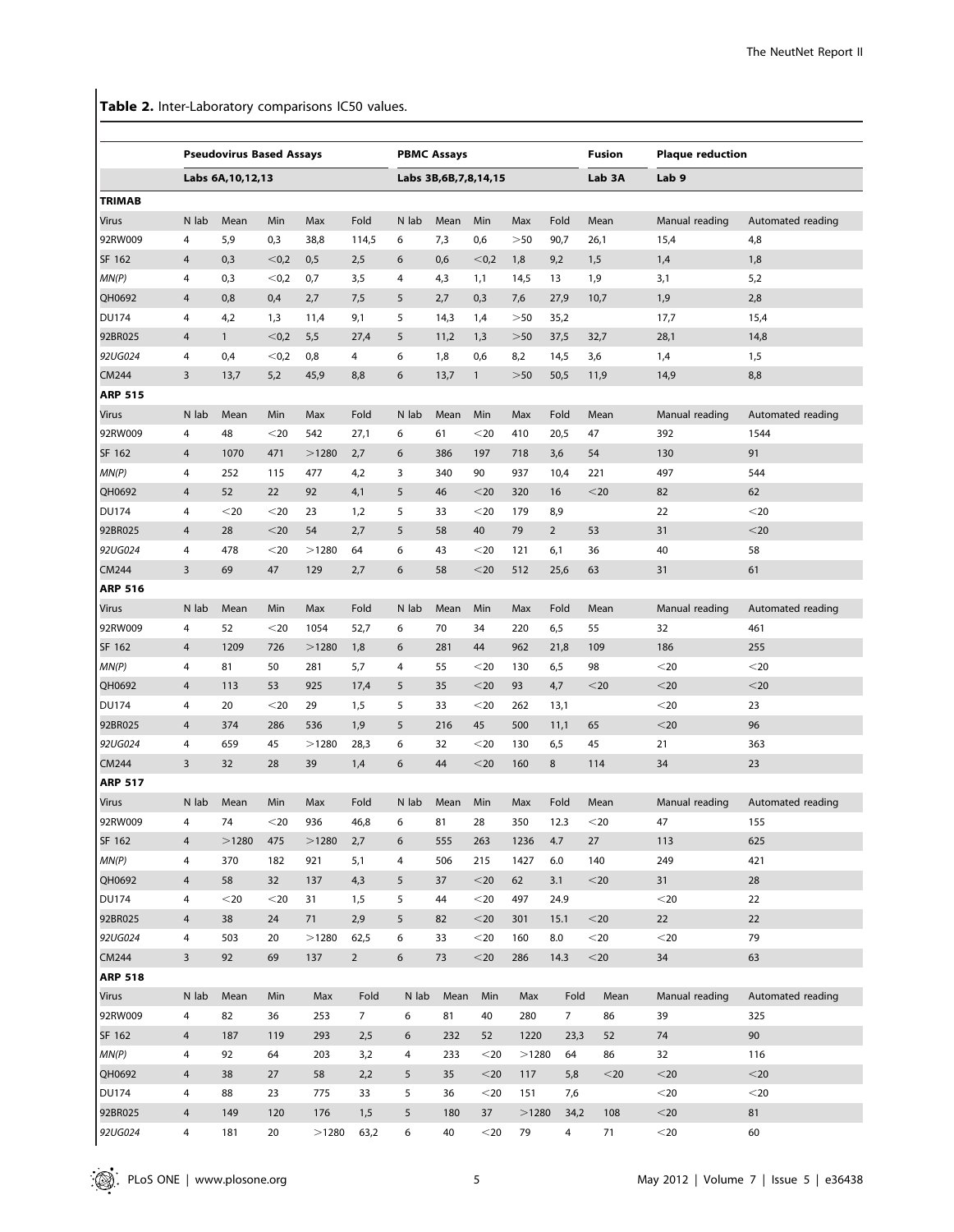Table 2. Cont.

|                |                | <b>Pseudovirus Based Assays</b> |        |       |                | <b>PBMC Assays</b>        |      |        |       |                | <b>Fusion</b> | <b>Plaque reduction</b> |                   |  |
|----------------|----------------|---------------------------------|--------|-------|----------------|---------------------------|------|--------|-------|----------------|---------------|-------------------------|-------------------|--|
|                |                | Labs 6A, 10, 12, 13             |        |       |                | Labs 3B, 6B, 7, 8, 14, 15 |      |        |       |                | Lab 3A        | Lab 9                   |                   |  |
| CM244          | 3              | 74                              | 57     | 122   | 2,1            | 6                         | 27   | $<$ 20 | 71    | 3,6            | 164           | $<$ 20                  | 82                |  |
| <b>ARP 519</b> |                |                                 |        |       |                |                           |      |        |       |                |               |                         |                   |  |
| Virus          | N lab          | Mean                            | Min    | Max   | Fold           | N lab                     | Mean | Min    | Max   | Fold           | Mean          | Manual reading          | Automated reading |  |
| 92RW009        | $\overline{4}$ | 108                             | 35     | 1173  | 33,2           | 5                         | 115  | $<$ 20 | 252   | 12,6           | 85            | 54                      | 327               |  |
| SF 162         | 4              | 346                             | 107    | 861   | 8,1            | 6                         | 236  | 45     | 1280  | 28,7           | 46            | 243                     | 747               |  |
| MN(P)          | 4              | 46                              | 23     | 70    | 3,1            | $\overline{4}$            | 42   | $<$ 20 | 110   | 5,5            | 70            | 35                      | $<$ 20            |  |
| QH0692         | 4              | 59                              | 24     | 203   | 8,5            | 5                         | 56   | $20$   | 181   | 9,1            | $<$ 20        | 57                      | 65                |  |
| <b>DU174</b>   | 4              | 578                             | 371    | 1114  | $\mathbf{3}$   | 5                         | 220  | 160    | 320   | $\overline{2}$ |               | 640                     | 2023              |  |
| 92BR025        | 4              | 418                             | 157    | 1140  | 7,3            | 5                         | 279  | 93     | 1810  | 13,7           | 150           | 320                     | 280               |  |
| 92UG024        | 4              | 921                             | 66     | 6788  | 19,4           | 6                         | 54   | $<$ 20 | 190   | 9,5            | 69            | 21                      | 84                |  |
| CM244          | 3              | 41                              | 22     | 57    | 2,6            | 5                         | 53   | 21     | 226   | 11             | 140           | $<$ 20                  | 24                |  |
| <b>ARP 520</b> |                |                                 |        |       |                |                           |      |        |       |                |               |                         |                   |  |
| Virus          | N lab          | Mean                            | Min    | Max   | Fold           | N lab                     | Mean | Min    | Max   | Fold           | Mean          | Manual reading          | Automated reading |  |
| 92RW009        | 4              | 48                              | $<$ 20 | 995   | 49,8           | 5                         | 232  | 60     | >1280 | 21.3           | 54            | 166                     | 149               |  |
| SF 162         | 4              | 194                             | 121    | 456   | 3,8            | 6                         | 302  | 63     | >1280 | 20.3           | 21            | 219                     | 1072              |  |
| MN(P)          | 4              | 46                              | $<$ 20 | 161   | 8,1            | $\overline{4}$            | 96   | $<$ 20 | 865   | 43.3           | 53            | $20$                    | $<$ 20            |  |
| QH0692         | 4              | 38                              | 31     | 46    | 1,5            | 5                         | 62   | $20$   | 301   | 15.1           | $<$ 20        | 59                      | 38                |  |
| <b>DU174</b>   | 4              | 38                              | 26     | 58    | 2,2            | 5                         | 61   | 21     | 310   | 14.8           |               | 80                      | 119               |  |
| 92BR025        | 4              | 367                             | 205    | 858   | 4,2            | 5                         | 240  | 130    | 345   | 2.7            | 77            | 356                     | 628               |  |
| 92UG024        | 4              | 437                             | 56     | 1031  | 18,6           | 5                         | 65   | $<$ 20 | 221   | 11.1           | 64            | 57                      | 136               |  |
| CM244          | 3              | 126                             | 65     | 185   | 2,9            | 6                         | 95   | 28     | 400   | 14.1           | 115           | 49                      | 123               |  |
| <b>ARP 521</b> |                |                                 |        |       |                |                           |      |        |       |                |               |                         |                   |  |
| Virus          | N lab          | Mean                            | Min    | Max   | Fold           | N lab                     | Mean | Min    | Max   | Fold           | Mean          | Manual reading          | Automated reading |  |
| 92RW009        | $\overline{4}$ | 59                              | $<$ 20 | >1280 | 64             | 6                         | 46   | $<$ 20 | 304   | 15.2           | 22            | 21                      | $<$ 20            |  |
| SF 162         | 4              | 589                             | 301    | >1280 | 4,3            | 6                         | 393  | 60     | >1280 | 21.2           | 29            | 98                      | 42                |  |
| MN(P)          | 4              | 64                              | 28     | 178   | 6,3            | $\overline{4}$            | 40   | $<$ 20 | 270   | 13.5           | 78            | $<$ 20                  | $<$ 20            |  |
| QH0692         | 4              | 46                              | 24     | 114   | 4,8            | 5                         | 26   | $20$   | 61    | 3.1            | $<$ 20        | 27                      | $<$ 20            |  |
| <b>DU174</b>   | 4              | 29                              | $<$ 20 | 89    | 4,4            | 5                         | 52   | $<$ 20 | 396   | 19.8           |               | $<$ 20                  | 28                |  |
| 92BR025        | 4              | 86                              | 34     | 225   | 6,7            | 5                         | 42   | $20$   | 330   | 16.5           | 28            | $20$                    | $<$ 20            |  |
| 92UG024        | 4              | 900                             | 81     | >1280 | 15,7           | 6                         | 27   | $<$ 20 | 194   | 9.7            | $<$ 20        | $<$ 20                  | 32                |  |
| CM244          | 3              | 40                              | 23     | 94    | 4,1            | 6                         | 33   | $<$ 20 | 100   | 5.0            | 40            | 27                      | $<$ 20            |  |
| <b>ARP 522</b> |                |                                 |        |       |                |                           |      |        |       |                |               |                         |                   |  |
| Virus          | N lab          | Mean                            | Min    | Max   | Fold           | N lab                     | Mean | Min    | Max   | Fold           | Mean          | Manual reading          | Automated reading |  |
| 92RW009        | 4              | 123                             | 21     | >1280 | 61,1           | 5                         | 50   | $<$ 20 | 99    | 5              | 68            | 23                      | $<$ 20            |  |
| SF 162         | 4              | >1280                           | 682    | >1280 | 1,9            | 5                         | 239  | 50     | 991   | 19,7           | 88            | $<$ 20                  | 22                |  |
| MN(P)          | $\overline{4}$ | 49                              | 21     | 345   | 16,6           | 4                         | 47   | $<$ 20 | 615   | 30,7           | 152           | $<$ 20                  | $<$ 20            |  |
| QH0692         | 4              | 58                              | $<$ 20 | 109   | 5,5            | 5                         | 33   | $20$   | 89    | 4,4            | $20$          | $<$ 20                  | $<$ 20            |  |
| <b>DU174</b>   | 4              | 42                              | 23     | 100   | 4,4            | 5                         | 36   | 20     | 101   | 5              |               | 69                      | 198               |  |
| 92BR025        | 4              | 101                             | 72     | 150   | 2,1            | 5                         | 50   | 32     | 101   | 3,2            | 114           | 35                      | $<$ 20            |  |
| 92UG024        | 4              | >1280                           | 212    | >1280 | 6,1            | 6                         | 36   | $<$ 20 | 272   | 13,6           | 89            | $<$ 20                  | $<$ 20            |  |
| CM244          | 3              | 29                              | 20     | 40    | $\overline{2}$ | 6                         | 39   | $<$ 20 | 326   | 16,3           | 81            | $<$ 20                  | 20                |  |

Values of the IC50s are expressed as reciprocal dilutions for plasma and as µg/ml for TriMab. N lab; Number of laboratories involved. doi:10.1371/journal.pone.0036438.t002

sensitivity for PSV across viruses. This is significantly different from a median of 1.0 which would represent equivalent sensitivity for the assay methods  $(p=0.014, Wilcoxon$  1-sample test). However, with the polyclonal reagents the difference in sensitivity between PSV and PBMC was less pronounced with the exception of 92UG024. The median fold-increase was 1.1, which was not significantly different from 1.0. It has to be noted that this overall pattern is based on means across laboratories and plasma and it may therefore mask differences in individual lab results, or for different plasma.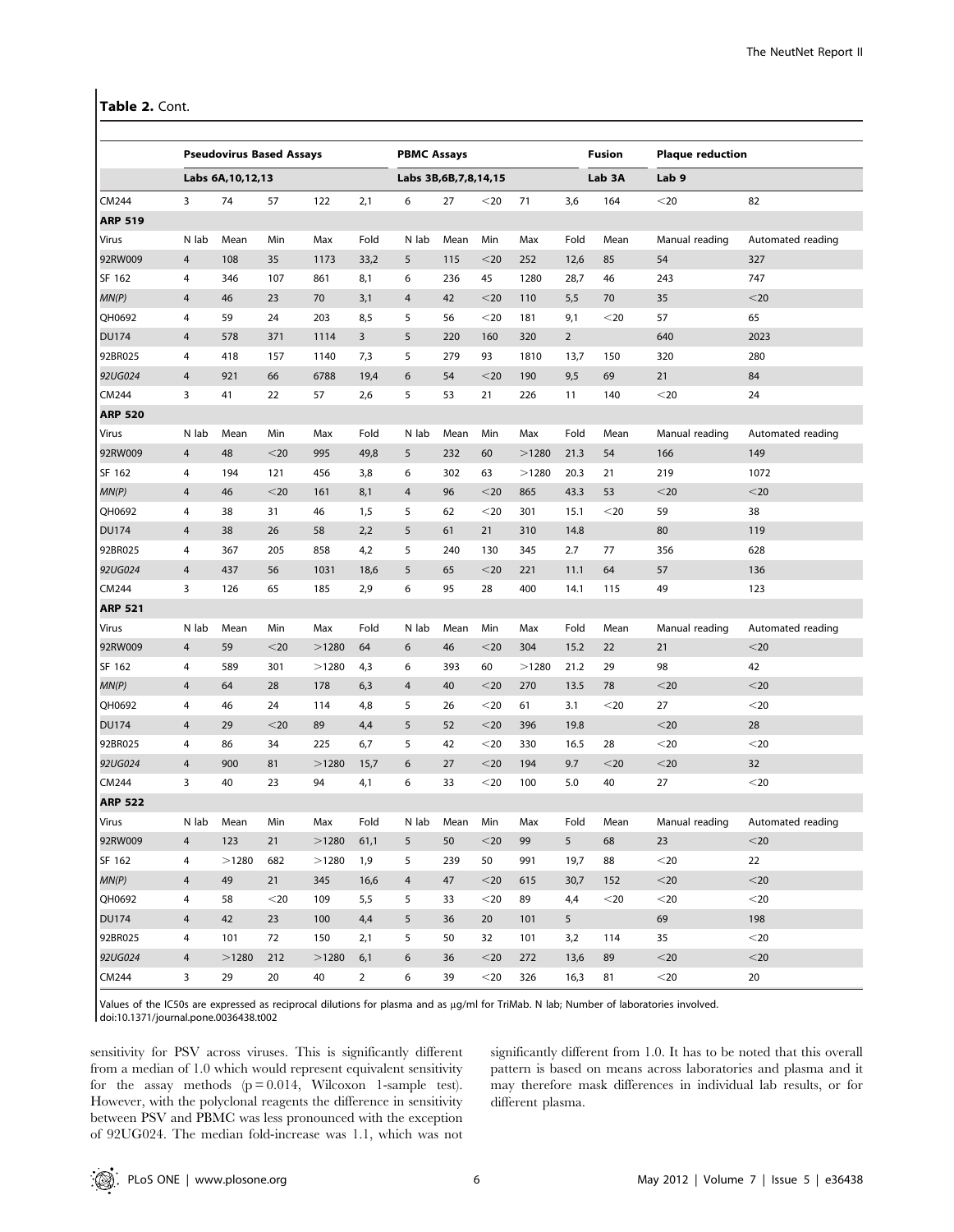

Figure 3. Comparison of PSV and VI assays across viruses. (A) circular "radar" plots. Lines from the centre represent an axis for each virus. The geometric mean IC value for PSV (blue lines) and PBMC (red lines) against each virus is plotted, and the points joined. The scale is set such that the centre represents no neutralization and the concentric grid-lines are 2-fold dilution steps moving out to highest neutralization at the edge. (B) and (C) Ranking of viruses for relative sensitivity to neutralization was done by calculating geometric mean IC50s across laboratories (grouping PSV and PBMC separately). (B) Ranking by TriMab and (C) ranking by plasma (means over ARP515-522). The scale is set such that the most neutralization sensitive viruses are at the top. doi:10.1371/journal.pone.0036438.g003

# Comparison of Virus Sensitivities to Neutralization in the PSV and PBMC Assays

Differences in sensitivities of viruses to neutralization by the different plasmas was further analysed by using a separate radar plot for each virus with plasma around the circle. Again, the scales were adjusted such that no neutralization  $(IC50<20)$  is at the centre, and the outer ring is strong neutralization  $(IC50>1280)$ . The concentric grid-lines are 2-fold dilution steps.

Accordingly 92UG024 and SF162 have the highest IC50s (Figure 4), meaning high sensitivity to neutralization but only in the PSV assay. For 92UG024 it is notable that the PSV assays (blue line) were universally more sensitive than PBMC assays, but that was not the case for the other viruses. SF162 showed that PSV assays were a lot more sensitive for neutralization by ARP515, 516, 517 and 522, but not for 518, 519, 520 or 521. For 92RW009, ARP520 stands out as having more potent neutralizing activity in PBMC than PSV assays. This is all based on means across laboratories, so may still be masking individual differences in sensitivity between laboratories performing the same type of assay. In particular, we looked carefully at the outstanding sensitivity of 92UG024.

The IC50's from lab 12 differed from those of the 3 other laboratories (6A, 10 and 13) performing PSV assays. Looking at the geometric mean across all eight plasma, the mean IC50 from laboratories 6A, 10 and 13 was 1284, compared to 45 from laboratory 12. This compares to a mean IC50 of 36 from the laboratories performing PBMC assays. The difference in IC50 between laboratory 12 (45) and the other PSV laboratories (1284) was highly significant  $(p<0.001$ , paired t-test) while the difference between lab 12 and the laboratories performing PBMC assays (36) was not  $(p = 0.29)$  (Figure S3). A possible explanation might be that lab 12 used a pool of amplified clones starting from viral supernatant, whereas a single clone was used by the three other laboratories. A pool of amplified clones might better represent the quasi-species present in a virus as compared to one single clone. Partial sequence analysis was done on both the virus culture supernatant and the plasmid used for the pseudovirus production. Overall 99% homology (amino acid level) was found for near the complete env gene (2190bp). Amino acid differences were found in the C2 (at position 204 A or E) and in gp41 (at position 845 T or A) respectively. Another 3 double amino acid populations were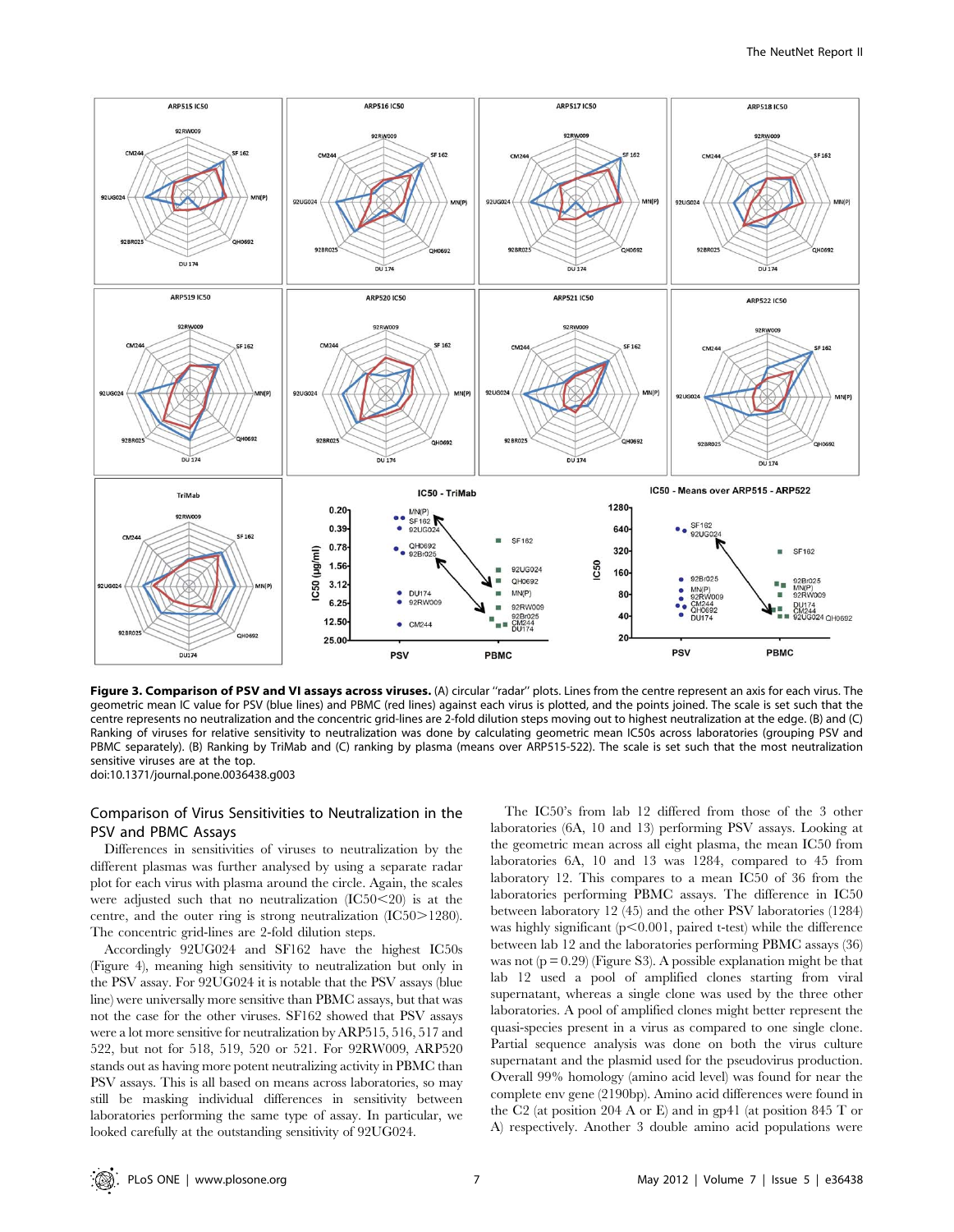

Figure 4. Comparison of PSV and VI assays across plasma by circular "radar" plots. The scales were adjusted such that no neutralization (IC50<20) is at the centre, and the outer ring is strong neutralization (IC50>1280). The concentric grid-lines are 2-fold dilution steps. Lines from the centre represent an axis for each plasma. The geometric mean IC value for PSV (blue lines) and PBMC (red lines) against each plasma is plotted, and the points joined.

doi:10.1371/journal.pone.0036438.g004

found in gp41 at positions 595, 732 and 734 (numbering according to HxB2) in the culture supernatant (Figure S2). We cannot exclude that the differences found between the culture supernatant and the PSV plasmid are responsible for the dramatic differences seen in neutralization sensitivity. This would require further analysis by use of site directed mutants, however this was outside the scope of our study. Another, maybe more important difference is that the PSV assay used by lab 12 is a multiple cycle assay as compared to a single cycle assay used by the 3 other laboratories performing the PSV assay. This further emphasizes the influence of the assay on the outcome of results.

# Evaluation of Neutralization by Plaque Reduction: Comparison of Manual Reading and Automated Image Analysis

For these experiments, lab 9 used GHOST(3) cells and exploited activation of the green fluorescent protein (GFP) in HIV-infected cells [25,33]. Cells showing green fluorescence were enumerated either visually or by use of an automated platform attached to an AxioVision Z1 microscope. Out of a total of 76 neutralization reactions 46 (61%) showed similar potency of neutralization between the two types of readouts (Table 2). In the remaining 30 reactions the potency of neutralization was different, such that automated reading gave stronger neutralization in 20 cases (67%). Comparison to the PBMC assays showed that in three virus-plasma combinations the plaque reduction (PR) assay yielded higher IC50 than the maximum IC50 obtained in the PBMC assay and in three other combinations IC50s were below that of the minimum value obtained in the PBMC assay. In all other cases the results of PR assay were within the range of min/max values of inter-lab variation for PMBC assays (Figure 5). Performance in the PR assay appeared to be random since no selectivity for a particular reagent or virus was observed. The results show that the

previously standardized and validated PR assay can be subjected to automated reading allowing high-throughput application and further improvement of assay sensitivity. The PR assay has been repeatedly shown to be highly reproducible, sensitive and cheap [23,24,34,35,36]. It is now available with high throughput readout and could be considered as an alternative to the PBMC assay.

# Discussion

The primary aim of this study was to compare methods for the measurement of HIV-1 neutralizing antibodies in order to make recommendation for general use of one or two assays in research as well as in clinical trials of candidate HIV-1 vaccines. The results show that assay outcome is dependent on both the virus and the inhibitory reagent used, as well as the type of assay. This is in line with the observation made in the NeutNet Phase I study where monoclonal antibodies and soluble CD4 were used (www. europrise.org) [17]. The present study has extended this observation by including polyclonal reagents (plasma from HIV-1 infected individuals).

A comparison of the intra-laboratory consistency obtained when using either the IC50, IC75 or IC90 did not indicate that one had a significant advantage over the others, with all three giving mean differences between repeat tests of less than 2-fold. The IC50 was used in all subsequent analyses. In most of the assays 90% or even 75% of neutralization could not be achieved at the lowest plasma dilution (1:20) tested, and use of the IC50 levels ensured a larger dataset for the study analysis. These results also suggest that VI assays may be evaluated with the less stringent IC50 rather than the usual IC90.

Comparison of the two types of assays, the PSV assay and PBMC, with TriMab, a mixture of three monoclonal antibodies, indicated that the PSV assay detects HIV-1 neutralization with higher sensitivity than PBMC ( $p = 0.014$ ). This relationship was confirmed over time and was similar in both Phase I and II studies.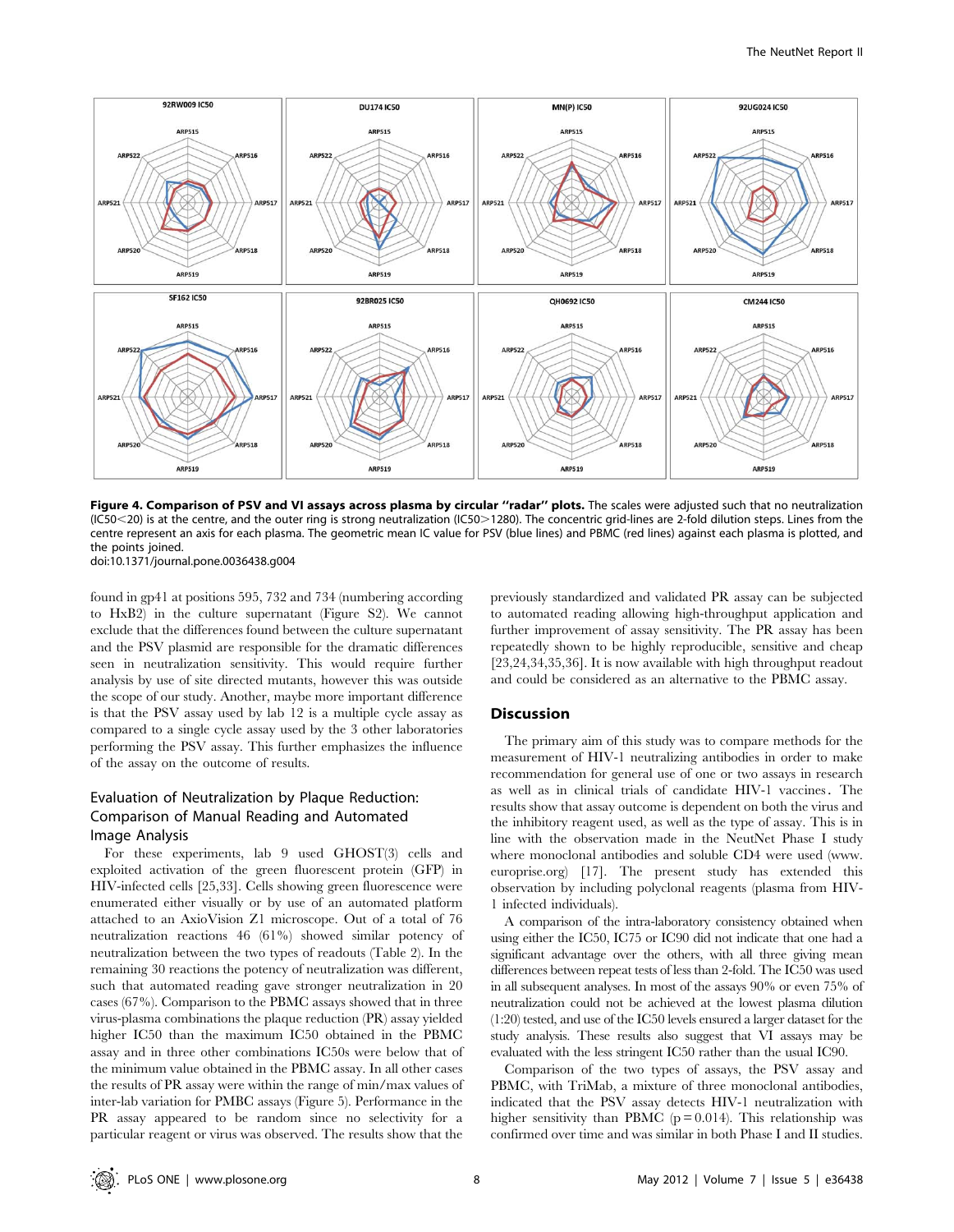

Figure 5. Comparison of PBMC assay with the automated readout of the plaque reduction assay. Plaques, identified as GFP-expressing cells, were evaluated by use of an AxioVision Z1 Microscope with automated reading platform. The 96-well plates were screened through with illumination time of 200 ms throughout experiments. To reduce auto fluorescence, medium was removed and PBS was gently added pre-microscopy. Plaque quantity was measured with CellProfiler software ([32] (www.cellprofiler.org), version r10997. Image analysis was performed using fifteen  $5 \times$ mosaic images per well. Results presented are the means of 2–3 experiments. Black dots, IC50 obtained by individual laboratories in the PBMC assay; red squares, IC50 obtained in the plaque reduction assay. doi:10.1371/journal.pone.0036438.g005

However, a clear difference in sensitivities of the two types of assays could not be established with polyclonal reagents. When neutralizing activity was examined across viruses or across plasma the two assay types showed comparable sensitivities for most but not all combinations. PSV appeared to be more sensitive in some but not all virus-plasma combinations and sensitivity was dependent on both the virus and the plasma. We cannot exclude that the apparent higher sensitivity of the PSV assay with some virus-plasma combinations as compared to VIA could be due to the pre-selection of the polyclonal reagents done with PSV assays. Also, polyclonal samples containing different Ig subtypes with various functional activity, together with PBMC, a mix of varieties of cell types responsible for different inhibitory functions, may exert a differential effect on replication of the different viruses. Specificities of the plasma used in our study were not tested and reactivity might be against multiple epitopes present. Furthermore, it is clear that for cases where specificity testing was attempted, it was concluded that reactivity against multiple epitopes was present, some of which are well known, while others are not typed yet [37,38,39].

Results were markedly different with the 92UG024 virus, being extremely sensitive (Tier 1) in the PSV assay but showing a more resistant profile in VIA. However assay results of the four laboratories performing the PSV assay were very disparate. Interestingly the nature of the virus, single- versus multiple-round infection might have had a dramatic impact for this particular virus-plasma combination. However, such dramatic differences were not seen with the other inhibitory reagents used. We can also not exclude that the amino acid differences  $(n = 5)$  seen between the culture supernatant and the PSV plasmid might have been responsible for the observed differences.

Due to the set-up of our NeutNet study each lab was obliged to use their own protocol both for virus production and neutralization assay. This is different to the comparative study by Todd et al. [16] in which the goal was to compare neutralization results obtained by several laboratories all using the same assay (PSV-TZMbl). From that study the authors concluded that pseudovirus stocks generated in individual laboratories were a major source for assay variability. Inter-laboratory results were more homogenous when the same titrated PSV stocks were distributed among participants. In our study, HEK293T cells were from a common source, whereas production and titration of PSV stocks were done in individual laboratories. This is likely to have contributed to assay variability, which however was anyhow limited. In addition, our study aimed at comparing different protocols rather than use of one standard protocol.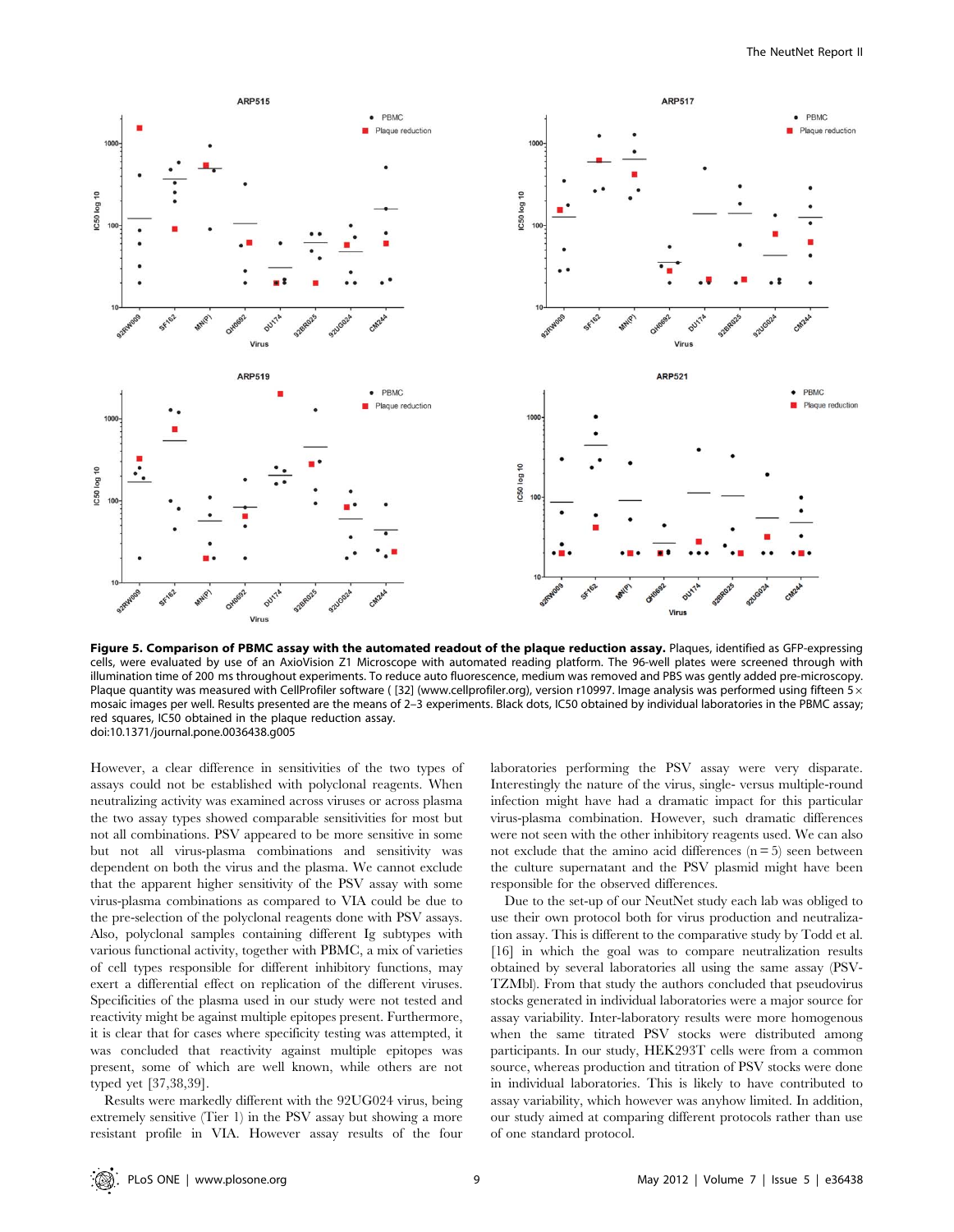Within the group of VIAs, the conventional PBMC assay was compared to the PR assay using the GHOST(3) cell line. The previously standardized and validated PR assay has been subjected to automated reading allowing high-throughput application and further improvement of assay sensitivity. In particular, the highthroughput readout gives results that are within the range of variation of PBMC assays. Since the PBMC assay is cumbersome and difficult to standardize, the use of the reliable, simple and cheap PR assay is encouraged.

However, the recommendation of one assay for general use is complicated by the fact that we still lack knowledge about which in vitro assay best correlates with in vivo protection. The variation of assay sensitivity with the virus and the inhibitory reagent justifies the use of both types of assays, PSV and VIA. Although initially our goal was to choose ''the best'' assay for use in vaccine research and clinical vaccine trials, the most important lesson learned is that no assay alone detects neutralization over the entire spectrum of virus-reagent combinations [17,40]. In addition to neutralization, additional inhibitory activity of antibodies, identified as antibody-dependent cellular virus inhibition (ADCVI) or antibody-dependent cellular cytotoxicity (ADCC), may contribute to HIV protection [41]. For ADCC and ADCVI different protocols exist [42,43], and possibly a similar exercise as the one performed within NeutNet should be considered for other functional assays.

Future work should aim at clarifying the biological significance of both neutralizing and non-neutralizing antibodies detected in the different assays. If a correlation between in vitro antibody mediated viral inhibition and in vivo protection can be established, it will also be possible to choose the most appropriate assay to measure such antibodies in future vaccine trials.

In summary, clear differences in assay sensitivities, dependent on both the neutralizing reagent and the virus, were once again demonstrated. As previously, the use of both PSV and VI neutralization assays are recommended for vaccine evaluation.

## Supporting Information

Figure S1 Mean inhibitory concentration (IC) 50 values for duplicate assays performed with HIV negative plasma (ARP523) and virus as indicated. The cells are colour coded: green, poor or no neutralization, reciprocal plasma dilution  $\leq$ 20; yellow, reciprocal plasma dilution 20–160. Assays are grouped as in Figure 2. Laboratories performing the assays are numbered and colour coded. (TIF)

**Figure S2** Partial amino acid sequence alignment of 92UG024 from culture supernatant and PSV plasmid. Differences in sequence were highlighted.

# (DOCX)

Figure S3 Inhibitory concentration (IC) 50 values generated by laboratories using 92UG024 PSV, using either plasmid (6A, 10 and 13) or culture supernatant (12) as starting material for virus production, as compared to IC50's of PBMC using laboratories. (TIF)

**Table S1** Selection and characterization of plasma samples. (A) Characterization of samples obtained from Zeptometrix. (B) and (C) Selection of blood donor samples obtained through NIBSC. Foot note: Colour code for assays: orange, indicates IC50 in the PSV (DNA) - TZMbl assay; minimum assay cut off <20. Pink, indicates IC50 in the PSV recombinant virus assay (CC), except for \*(DNA used; CC not tested); blue, titer given in percentage using a 1: 30 plasma dilution (S1A) or in IC90 (S1C) in the PBMC assay (mean of 2 tests). Minimum assay cut off or negative values in

white. Selected plasma samples are in bold (in Table S1B and S1C). Results are displayed for viruses tested simultaneously in two or three assays. Another 13 and 10 viruses were tested in the PSV-TZMbl and PSV recombinant assay, respectively (S1B and S1C). (XLSX)

Table S2 Intra-laboratory consistency of inhibitory concentrations (IC). Foot note: (S2a); Analysis was restricted to tests where it had been possible to calculate an IC value from the data for both tests, and the calculated IC values were within the dilution range used (20–1280). Values were calculated in two ways (1) individually for each IC value across repeat tests that satisfied the predefined criteria and (2) restricted to tests where all three IC values could be calculated. (S2b); Based on data from laboratories 2, 4B, 6A, 10, 12 and 13 (PSV) and laboratories 3B, 6B, 7, 8, 14 and 15 (PBMC). A two-sample t-test was used on the pooled set of fold differences to compare the PSV and PBMC consistency. (XLSX)

Table S3 Inter-laboratory comparisons. Foot note: For each laboratory, a geometric mean IC value for the repeat tests was calculated. For each virus and inhibitory combination, an overall geometric mean of the individual laboratory means was calculated, along with the minimum, maximum, and range between laboratories. Values of the ICs are expressed as µg/ml for TriMab and as reciprocal dilutions for plasma. To allow calculations of the geometric means, any IC value that was greater than the highest dilution used were taken as equal to the next two-fold dilution step, so results recorded as  $>1280$  were taken as equal to 2560. Similarly, IC values that were below the lowest dilution were taken as the next two-fold dilution step (e.g.  $\leq$  20 was converted to 10). To calculate fold-ranges for inter-laboratory comparisons, a conservative estimate was calculated by taking, for example  $\leq 20 = 20$ , to give a minimum fold-range. N lab, number of laboratories involved. (XLSX)

# Acknowledgments

Expert technical assistance of Karoliina Lamaanen at the University of Oxford; Marit J. van Gils, Evelien Bunnik and Zelda Euler, Academic Medical Center at the University of Amsterdam; Maphuti Madiga of the National Institute for Communicable Diseases, South Africa; Nuria Gonzalez of the Instituto de Salud Carlos III, Madrid; Stefania Dispinseri and Francesca Sironi, San Raffaele Scientific Institute, Milan; Monica Öberg and Elzbieta Vincic Lund University; Katleen Vereecken, Katrijn Grupping and Derek Atkinson, Institute of Tropical Medicine, Antwerp; and Sarah Goriup, National Institute for Biological Standards and Control is greatly appreciated.

The Ghost (3) cells were kindly provided by Dr. Dan Littman, Skirball Institute of Biomolecular Medicine, New York University, New York, USA; the HELA cells (ARP019) were provided by the EU Programme EVA Centre for AIDS Reagents, NIBSC, UK (AVIP Contract Number LSHP-CT-2004-503487). For development of automated reading of plaque reduction assay partner 9 collaborated with Dr. Anne Carpenter, Imaging Platform, Broad Institute, Cambridge, USA.

## Author Contributions

Conceived and designed the experiments: LH EMF SO GS. Performed the experiments: LH AH ESK JA VB MJ MM DM CM LM SO VP MR QS MT HS BW TW EMF GS. Analyzed the data: AH LH EMF ESK GS. Contributed reagents/materials/analysis tools: MR AH SO. Wrote the paper: LH EMF AH GS. Complemented and approved the final version of the manuscript: LH AH ESK JA VB MJ MM DM CM LM SO VP MR QS MT HS BW TW EMF GS. Extensive discussion and expertise: LH AH ESK JA VB MJ MM DM CM LM SO VP MR QS MT HS BW TW EMF GS.